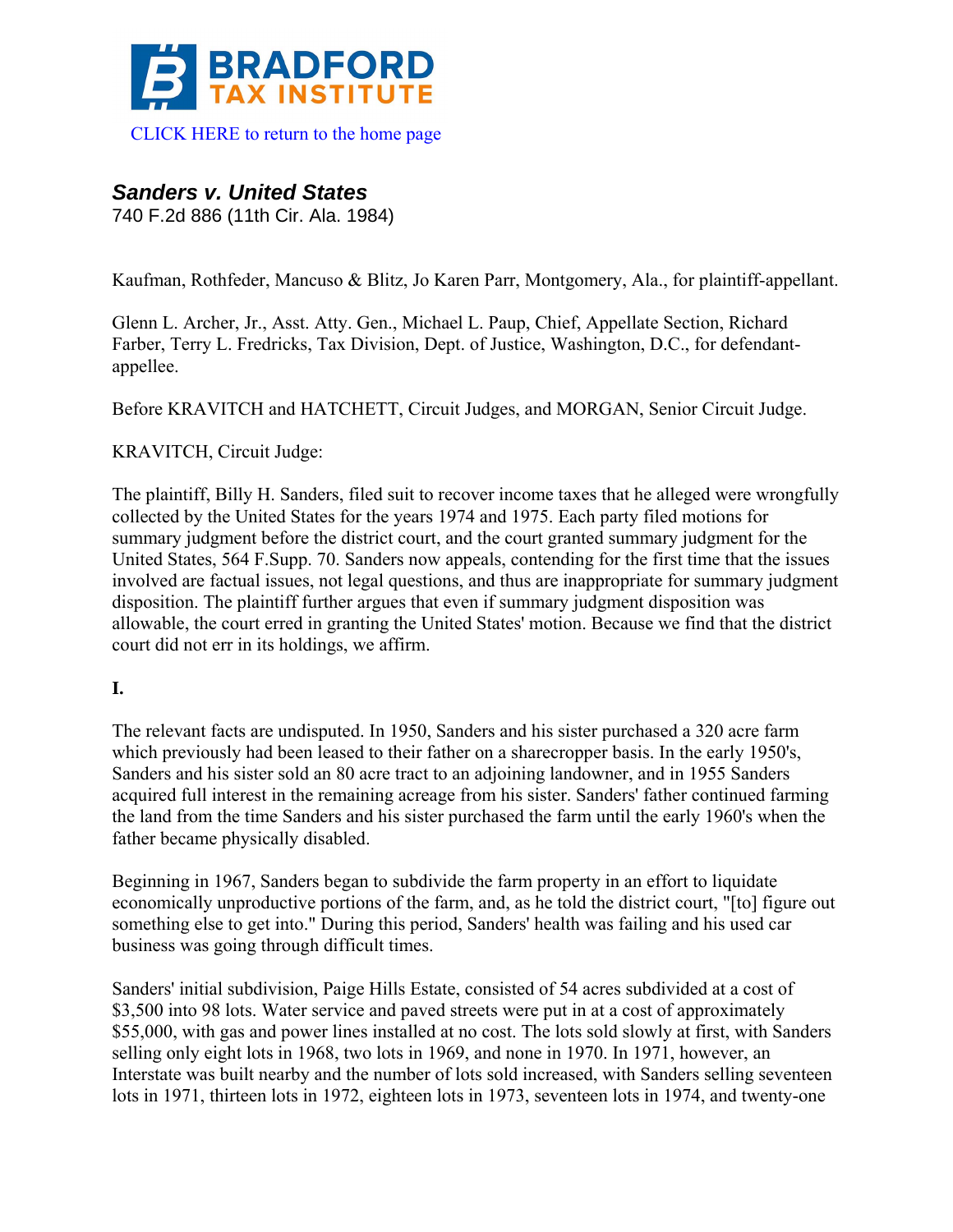lots in 1975. These lots were sold under various arrangements: some were sold directly to builders, while others with houses already built upon them were sold through brokers. Although Sanders himself engaged in only limited advertising, the brokers who sold the lots in return for a commission from Sanders advertised extensively. By the end of 1976, Sanders had sold all but one of the lots and he began development of a new subdivision.

On his 1974 and 1975 income tax returns, Sanders characterized the profits derived from sales of the lots without houses as capital gains rather than ordinary income. The Internal Revenue Service in 1977 disallowed the capital gains treatment and assessed additional income taxes, which Sanders then paid. Following an administrative review, the IRS rejected Sanders' claim for a refund. Sanders then filed amended tax returns (Forms 1040X) for 1974 and 1975, restating his claim for a refund. After the IRS refused reconsideration of his claim, Sanders filed this suit.

#### **II.**

The appellant first argues that the district court erred in granting summary judgment because the main issue involved — whether the property was "primarily held for sale to customers in the ordinary course of [the taxpayer's] trade or business" (26 U.S.C. § 1221) — is a question of fact, not law, and thus presents a genuine factual dispute precluding summary judgment disposition. Fed.R.Civ.P. 56. In support, he relies on a recent case by the new Fifth Circuit, Byram v. United States, 705 F.2d 1418 (5th Cir.1983), which concluded that a taxpayer's purpose for holding property is a question of fact requiring a "clearly erroneous" standard of appellate review under Fed.R.Civ.P. 52(a).

This circuit's case law, as with other circuits, is not entirely consistent in determining whether a taxpayer's holding purpose is a factual question, a legal question, or a mixed question of law and fact. Compare Houston Endowment, Inc. v. United States, 606 F.2d 77, 83 (5th Cir.1979) (legal issue) with United States v. Burket, 402 F.2d 426, 429 (5th Cir.1968) (question is factual).[1] See also Byram, 705 F.2d at 1421 nn. 4 & 5 (discussing old Fifth Circuit and other circuits' cases). The district court in this case, relying on the former Fifth Circuit decisions in Houston Endowment and Biedenharn Realty Co. v. United States, 526 F.2d 409, 416 & n. 25 (5th Cir.) (en banc), cert. denied, 429 U.S. 819, 97 S.Ct. 64, 50 L.Ed.2d 79 (1976), concluded that the issue of whether Sanders' profits were capital gains or ordinary income was a legal issue to be determined by the court based on the undisputed facts of the case. In so concluding, the court observed that neither side had objected to summary judgment resolution of the issues. Indeed, the record shows that both parties pursued summary judgment motions, with the appellant's motion stating "that there is no genuine issue as to any material fact and ... he is entitled to judgment as matter of law."

As a general rule, an appellate court will not consider an issue raised for the first time on appeal unless failure to do so would result in a miscarriage of justice. Singleton v. Wulff, 428 U.S. 106, 96 S.Ct. 2868, 2877, 49 L.Ed.2d 826 (1976); Hill York Corp. v. American International Franchises, Inc., 448 F.2d 680, 690 (5th Cir.1971). Here, in light of the appellant's urging of summary judgment resolution below, we find that no injustice will result by declining to decide on this appeal whether this circuit should adopt Byram's holding and apply it to the summary judgment context. Therefore, because of the complexity of the question involved, Singleton, 96 S.Ct. at 2877, and the appellant's contrary position before the district court, we decline to decide the issue for the first time on this appeal. Guerra v. Manchester Terminal Corp., 498 F.2d 641, 658 (5th Cir.1974).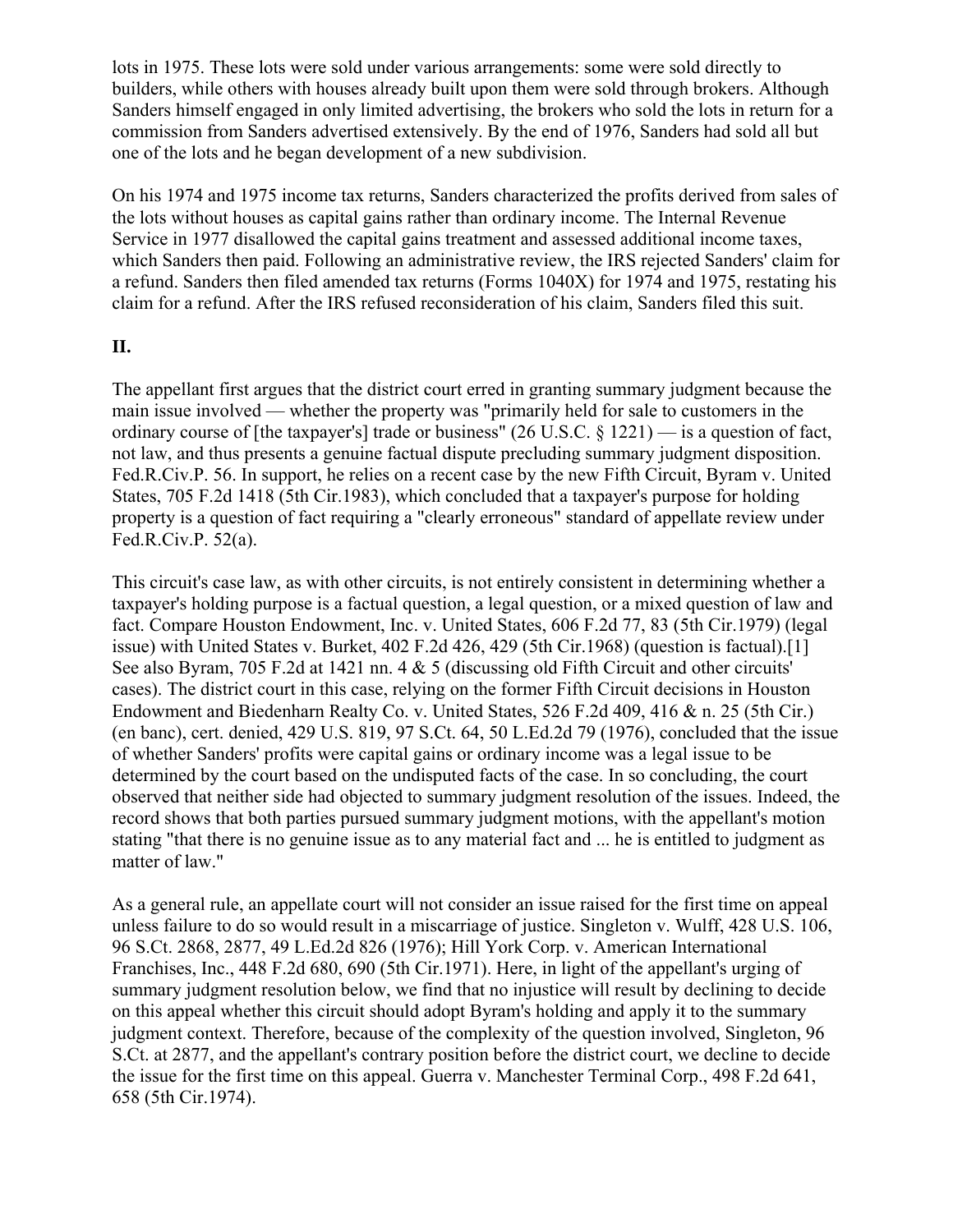The district court in determining whether Sanders' profits constituted capital gains under section 1221 properly recognized the need for answers to three questions:

- 1. Was taxpayer engaged in a trade or business, and, if so, what business?
- 2. Was taxpayer holding the property primarily for sale in that business?
- 3. Were the sales contemplated by taxpayer "ordinary" in the course of that business?

Suburban Realty Co. v. United States, 615 F.2d 171, 178 (5th Cir.), cert. denied, 449 U.S. 920, 101 S.Ct. 318, 66 L.Ed.2d 147 (1980). The court also properly identified the seven factors outlined in United States v. Winthrop, 417 F.2d 905 (5th Cir.1969), that a court is to consider:

(1) the nature and purpose of the acquisition of the property and the duration of the ownership; (2) the extent and nature of the taxpayer's efforts to sell the property; (3) the number, extent, continuity and substantiality of the sales; (4) the extent of subdividing, developing, and advertising to increase sales; (5) the use of a business office for the sale of the property; (6) the character and degree of supervision or control exercised by the taxpayer over any representative selling the property; and (7) the time and effort the taxpayer habitually devoted to the sales.

#### 417 F.2d at 910.

After reviewing the undisputed facts, we agree with the district court that the profits from the years 1974 and 1975 are properly characterized as ordinary income. The evidence showed that the appellant had engaged over a substantial period of time in the real estate business of subdividing land, making improvements, and then selling the lots. Merely because the appellant himself did not actively advertise or sell directly to the home buyers does not mean he was not engaged in the real estate business. A taxpayer can still be engaged in the real estate business if the bulk of his sales are to builders who then construct the houses and sell the lots. See, Suburban Realty, 615 F.2d at 181-82.

Likewise, the district court properly concluded that the evidence demonstrated that Sanders held the land used for the subdivision primarily for sale in his real estate business. He not only made improvements to enhance the marketability of the lots, but the evidence shows that such efforts were successful and resulted in frequent and substantial sales during the period in question. See Suburban Realty, 615 F.2d at 178 (frequency and substantiality of sales "highly probative" on holding purpose); Biedenharn Realty Co., 526 F.2d at 416. The court also correctly noted that although Sanders' original purpose in acquiring the land was not to establish a real estate business, it was the taxpayer's intent at the time of the sales that is relevant for an inquiry as to whether capital gains treatment is justified. See Suburban, 615 F.2d at 183-84.

Finally, the district court correctly determined that Sanders' sales were contemplated as "ordinary" in the course of his business. The continuous and frequent sales of the lots over the period from 1972 to 1976 contradict any claim that the sales were the result of "an abnormal or unexpected event" such that the sales were not "ordinary." See Suburban Realty, 615 F.2d at 185-86. The lower court thus properly concluded that under the general provisions of section

#### **III.**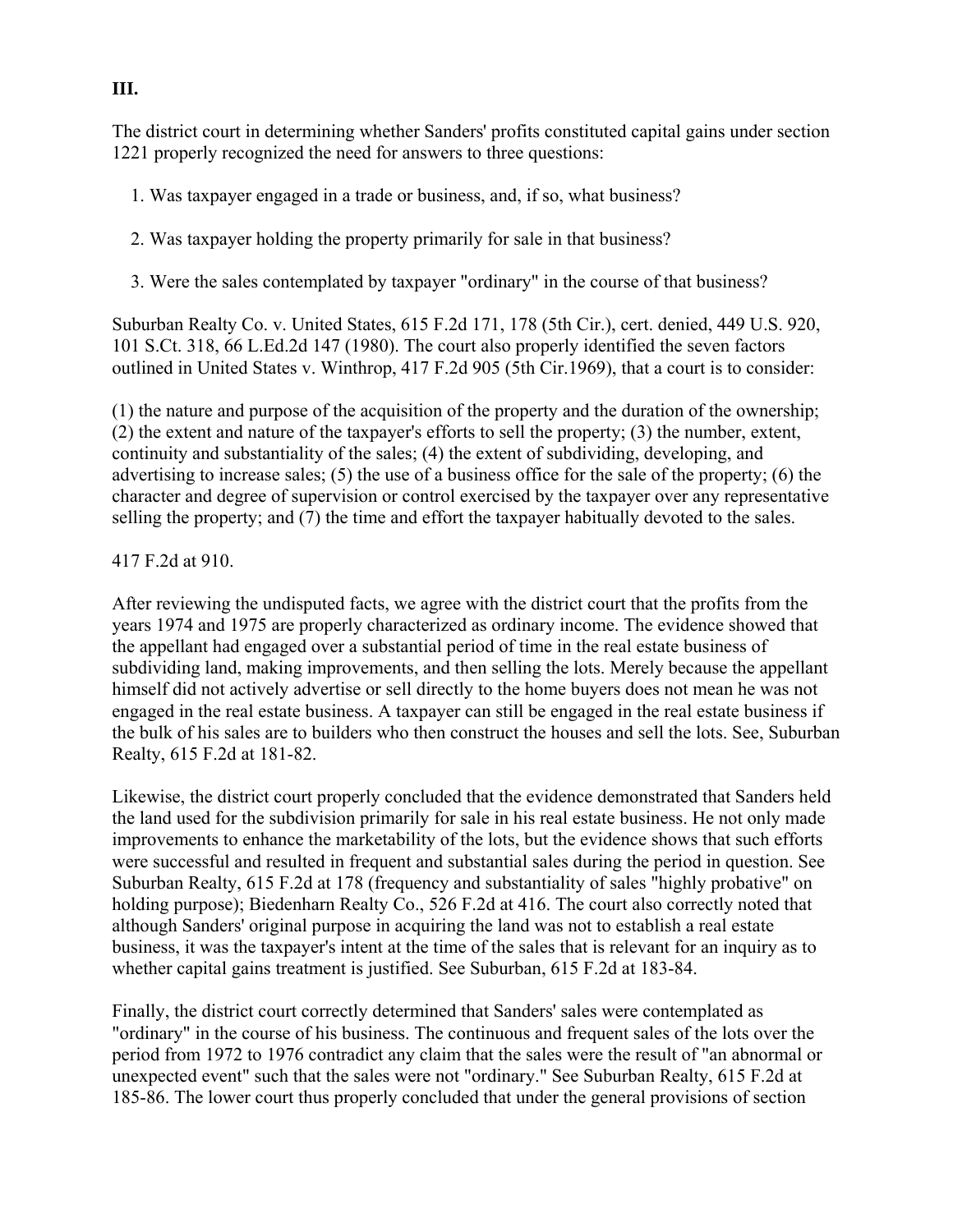1221 the profits from the sales of the lots were to be treated as ordinary income and did not err in granting summary judgment for the Government on this issue.

## **IV.**

The taxpayer next argues that the profits qualify for capital gains treatment under section 1237 of the Internal Revenue Code, which allows a taxpayer to treat profits from the sale of subdivided lots as capital gains if certain requirements are met.[2] The lower court did not reach the merits of this alternative contention because it found itself without jurisdiction to entertain the claim.

As the district court noted, 26 U.S.C. § 7422(a) mandates that:

No suit or proceeding shall be maintained in any court for the recovery of any internal revenue tax alleged to have been erroneously or illegally assessed or collected ... until a claim for refund or credit has been duly filed with the Secretary ... according to the provisions of law in that regard, and the regulations of the Secretary ... established in pursuance thereof.

Accordingly, Treasury Regulation 301.6402-2(b)(1) requires that a "claim must set forth in detail each ground upon which a ... refund is claimed and facts sufficient to apprise the Commissioner of the exact basis thereof.... A claim which does not comply with this paragraph will not be considered for any purpose as a claim for a refund or credit."

The first and only mention of section 1237 by the taxpayer was in the amended tax forms that he filed in 1979. In the last paragraph of these forms he stated:

In the alternative taxpayer is entitled to treat the gain as a long term capital gain in accordance with section 1237 of the Code. Such property had been held by taxpayer for over ten years.

The court held that the facts stated in this paragraph were insufficient to place the Commissioner on notice that the sale of the lots met all of the requirements of section 1237. Specifically, the court found that the taxpayer did not allege one of the essential requirements of section 1237 that substantial improvements had not been made to the lots and had not substantially enhanced the value of the lots — until the present lawsuit.

The taxpayer's failure to detail his claim, therefore, not only justified the IRS's denial of the claim at its face value, but also failed to satisfy the Treasury Regulation's requirement that he state the exact basis of his claim so that the Commissioner was "not ... left to his own devices in order to discover the precise nature of [the] taxpayer's claim...." Stoller v. United States, 444 F.2d 1391, 1393 (5th Cir.1971). Indeed, the district court noted that Sanders' failure to allege precisely the basis of his 1237 claim had resulted in a dispute over the nature of the improvements made upon the land arising for the first time in this lawsuit. Thus one of the purposes of the Treasury Regulation, allowing the IRS to resolve disputes in the first instance without litigation, Carmack v. Scofield, 201 F.2d 360, 362 (5th Cir.1953), would have been frustrated if the district court had exercised jurisdiction over the taxpayer's section 1237 claim.

### **V.**

For the foregoing reasons, the district court's order granting summary judgment to the defendant is AFFIRMED.